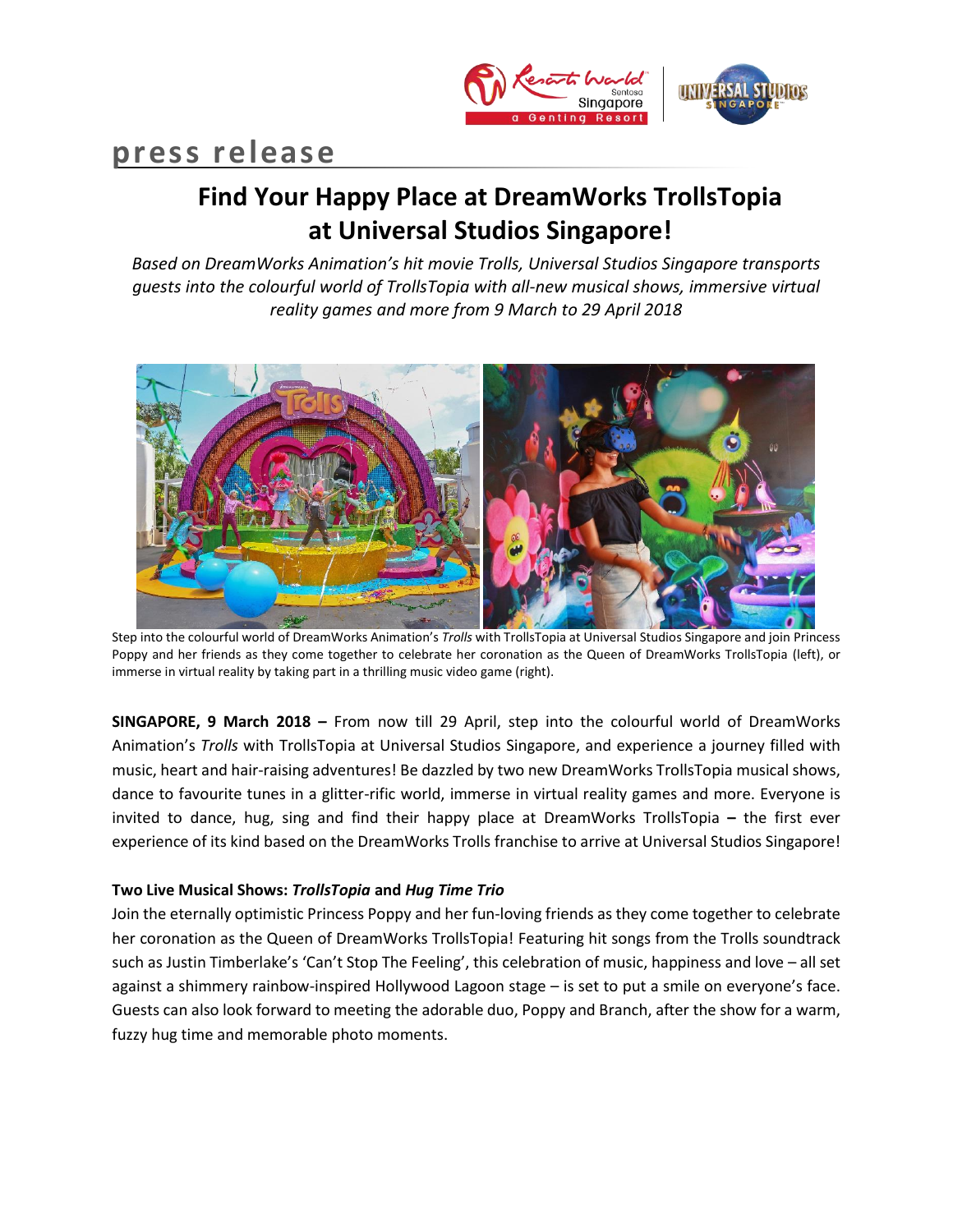Music lovers can join the dynamic *Hug Time Trio* who will belt out up-tempo songs from the Trolls animated film and top 40 hits that will get everyone grooving to the beats and singing to their hearts' content.

## **Trolls Virtual Reality Experiences**

Taking entertainment to a whole new level, DreamWorks TrollsTopia introduces two different multidimensional virtual reality (VR) experiences that will immerse guests in a world like no other. Guests can wear VR goggles and indulge in an endless space of creativity and imagination as they create 3D virtual art with Tilt Brush and the symphony of colours from the world of DreamWorks Trolls. Those seeking to raise their level of excitement can take part in a thrilling VR music video game and 'bash the beats' from the catchy soundtrack of Trolls. Both add-on experiences are available at the Hollywood China Arcade which features old school arcade machines, from racing games to classic claw crane machines.

## **Trollify Yourself**

Guests can let their inner Troll come to life with face painting, temporary tattoos, and the signature DreamWorks Troll wigs, for a picture with favourite DreamWorks Troll characters and larger-than-life flowers.

### **Glitterpalooza**

Guests can join Guy Diamond and bust out their best dance moves that will create a truly photogenic moment that Instagram-obsessed folks will not be able to resist. While dancing in the middle of a glittery confetti wonderland, guests can even catch exciting prizes flying through the air.

DreamWorks TrollsTopia is included with regular park admission, where guests can also continue to enjoy the adrenaline-filled rides and world-class attractions at the theme park. Additional charges apply for the VR experiences and Trollify Yourself. Singapore residents enjoy online savings on admission at S\$72 for an adult one-day ticket (U.P. S\$76), along with a complimentary S\$5 meal voucher. More information can be found on [www.rwsentosa.com/uss/trollstopia.](http://www.rwsentosa.com/uss/trollstopia)

Refer to Appendix A for programme details and a download link for images.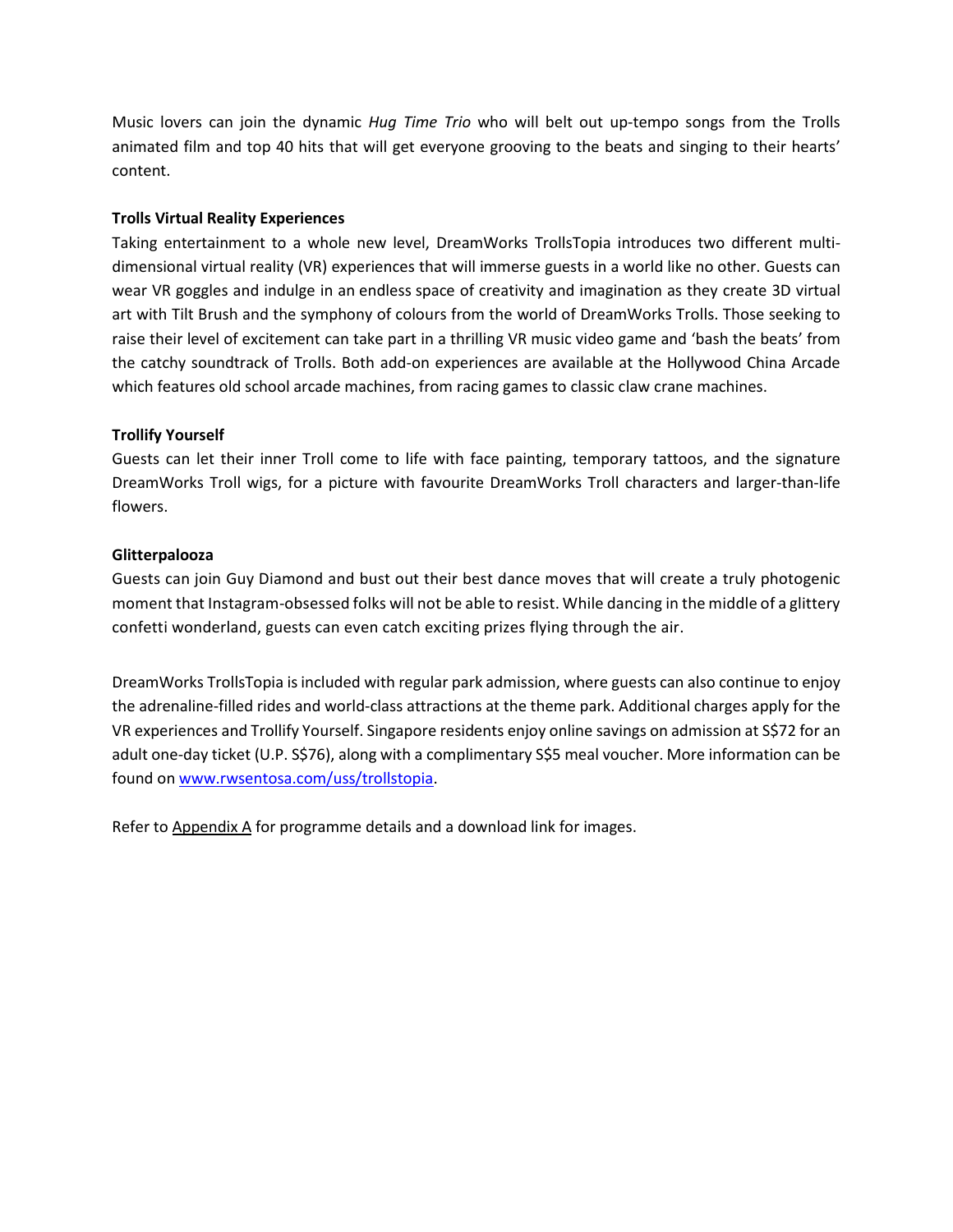#### **ABOUT UNIVERSAL PARKS & RESORTS**

Universal Parks & Resorts, a unit of Comcast NBCUniversal, offers guests around the globe today's most relevant and popular entertainment experiences. With three-time Academy Award® winner Steven Spielberg as creative consultant, its theme parks are known for immersive experiences that feature some of the world's most thrilling and technologically advanced film- and television-based attractions. Comcast NBCUniversal wholly owns Universal Studios Hollywood, which includes Universal CityWalk Hollywood. It also owns Universal Orlando Resort, a destination resort with three theme parks (Universal Studios Florida, Universal's Islands of Adventure and the new water theme park, Universal's Volcano Bay), five resort hotels, and Universal CityWalk Orlando. In addition, Comcast NBCUniversal owns Universal Studios Japan, in Osaka and has a license agreement with Universal Studios Singapore at Resorts World Sentosa, Singapore. The company is also developing a theme park destination in Beijing called Universal Beijing Resort.

#### **ABOUT RESORTS WORLD SENTOSA**

Resorts World Sentosa (RWS), Asia's premium lifestyle destination resort, is located on Singapore's resort island of Sentosa. Spanning 49 hectares, RWS is home to world-class attractions including Universal Studios Singapore, S.E.A. Aquarium, the Maritime Experiential Museum, Dolphin Island and Adventure Cove Waterpark. Other attractions include the Asian flagship of a world-renowned destination spa, a casino, six unique hotels and the Resorts World Convention Centre. With the most number of Michelin stars in one destination, RWS offers award-winning dining experiences at renowned celebrity chef restaurants, establishing itself as a key player in Singapore's vibrant and diverse dining scene. The integrated resort also offers world-class entertainment, from original resident productions to concerts and public shows such as the Crane Dance and the Lake of Dreams. RWS has been named "Best Integrated Resort" since 2011 for seven consecutive years at the TTG Travel Awards which recognises the best of Asia-Pacific's travel industry.

RWS is wholly owned by Genting Singapore, a company of the Genting Group. For more information, please visit [www.rwsentosa.com.](http://www.rwsentosa.com/)

/ResortsWorldatSentosa @rwsentosa [www.rwsentosablog.com](http://www.rwsentosablog.com/) #USSTrollsTopia

#### **MEDIA CONTACTS**

#### **Resorts World Sentosa**

Shaiful Rizal Tel: +65 6577 9761 / +65 9170 2542 E-mail[: shaiful.malek@RWSentosa.com](mailto:shaiful.malek@RWSentosa.com)

Jonathan Yu Tel: +65 6577 9752 / +65 9430 9566 Email[: jonathan.yu@RWsentosa.com](file:///C:/Users/loolin.chua/AppData/Local/Microsoft/Windows/Temporary%20Internet%20Files/Content.Outlook/KPF1T9X7/jonathan.yu@RWsentosa.com)

#### **Ogilvy Public Relations (for Resorts World Sentosa)**

Goh Su Fang Tel: +65 6213 7973 / +65 9118 8315 E-mail: [sufang.goh@ogilvy.com](mailto:sufang.goh@ogilvy.com)

 $\mathbf{G}$